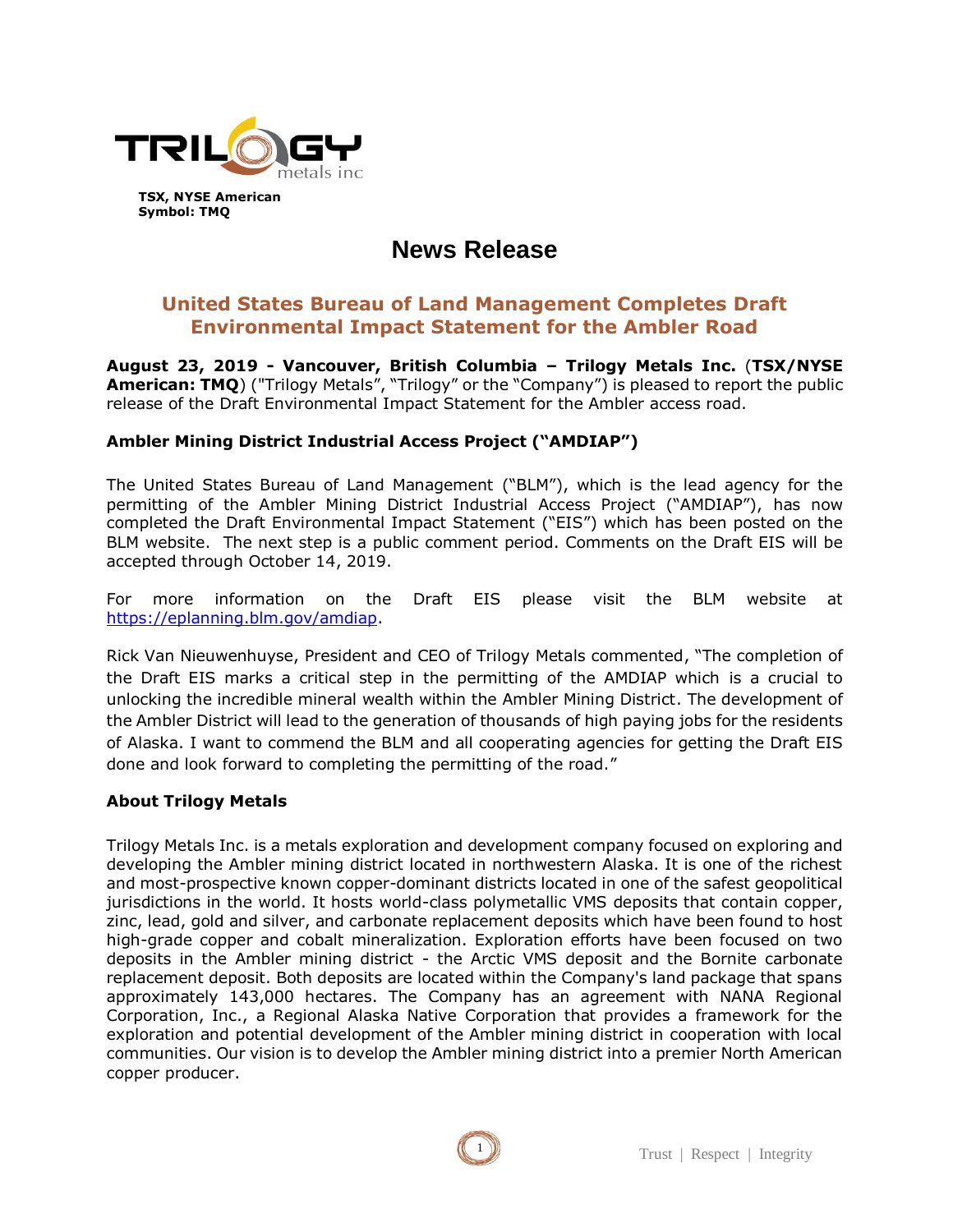#### **Company Contact**

Patrick Donnelly Vice President, Corporate Communications & Development patrick.donnelly@trilogymetals.com 604-630-3569

#### **604-638-8088 or 1-855-638-8088 # # #**

#### *Cautionary Note Regarding Forward-Looking Statements*

*This press release includes certain "forward-looking information" and "forward-looking statements" (collectively "forward-looking statements") within the meaning of applicable Canadian and United States securities legislation including the United States Private Securities Litigation Reform Act of 1995. All statements, other than statements of historical fact, included herein, including, without limitation, planned expenditures and the anticipated drilling, survey, permitting and other activity at the Company's properties and the timing thereof, the timing and the filing of updated technical reports on the Company's projects, are forward-looking statements. The metallurgical results discussed in this press release should not be considered representative of other drilling results for the 2019 drilling campaign. Forward-looking statements are frequently, but not always, identified by words such as "expects", "anticipates", "believes", "intends", "estimates", "potential", "possible", and similar expressions, or statements that events, conditions, or results "will", "may", "could", or "should" occur or be achieved. These forward-looking statements may include statements regarding perceived merit of properties; exploration plans and budgets; mineral reserves and resource estimates; work programs; capital expenditures; timelines; strategic plans; market prices for precious and base metals; or other statements that are not statements of fact. Forward-looking statements involve various risks and uncertainties. There can be no assurance that such statements will prove to be accurate, and actual results and future events could differ materially from those anticipated in such statements. Important factors that could cause actual results to differ materially from the Company's expectations include the uncertainties involving success of exploration, development and mining activities, permitting timelines, requirements for additional capital, government regulation of mining operations, environmental risks, unanticipated reclamation expenses; mineral reserve and resource estimates and the assumptions upon which they are based; assumptions and discount rates being appropriately applied to the pre-feasibility study; our assumptions with respect to the likelihood and timing of the AMDIAP; capital estimates; prices for energy inputs, labour, materials, supplies and services the interpretation of drill*  results, the need for additional financing to explore and develop properties and availability of financing in the debt and *capital markets; uncertainties involved in the interpretation of drilling results and geological tests and the estimation of reserves and resources; the need for cooperation of government agencies and native groups in the development and operation of properties as well as the construction of the access road; the need to obtain permits and governmental approvals; risks of construction and mining projects such as accidents, equipment breakdowns, bad weather, noncompliance with environmental and permit requirements, unanticipated variation in geological structures, metal grades or recovery rates; unexpected cost increases, which could include significant increases in estimated capital and operating costs; fluctuations in metal prices and currency exchange rates; and other risks and uncertainties disclosed in the Company's Annual Report on Form 10-K for the year ended November 30, 2018 filed with Canadian securities regulatory authorities and with the United States Securities and Exchange Commission and in other Company reports and documents filed with applicable securities regulatory authorities from time to time. The Company's forward-looking statements reflect the beliefs, opinions and projections on the date the statements are made. The Company assumes no obligation to update the forward-looking statements or beliefs, opinions, projections, or other factors, should they change, except as required by law.*

#### *Cautionary Note to United States Investors*

*This press release has been prepared in accordance with the requirements of the securities laws in effect in Canada, which differ from the requirements of U.S. securities laws. Unless otherwise indicated, all resource and reserve estimates included in this press release have been prepared in accordance with Canadian National Instrument 43-101 Standards of Disclosure for Mineral Projects ("NI 43-101") and the Canadian Institute of Mining, Metallurgy and Petroleum (CIM)—CIM Definition Standards on Mineral Resources and Mineral Reserves, adopted by the CIM Council, as amended ("CIM Definition Standards"). Canadian standards, including NI 43-101, differ significantly from the requirements of the United States Securities and Exchange Commission (SEC), and resource and reserve information contained herein may not be comparable to similar information disclosed by U.S. companies. In particular, and without*